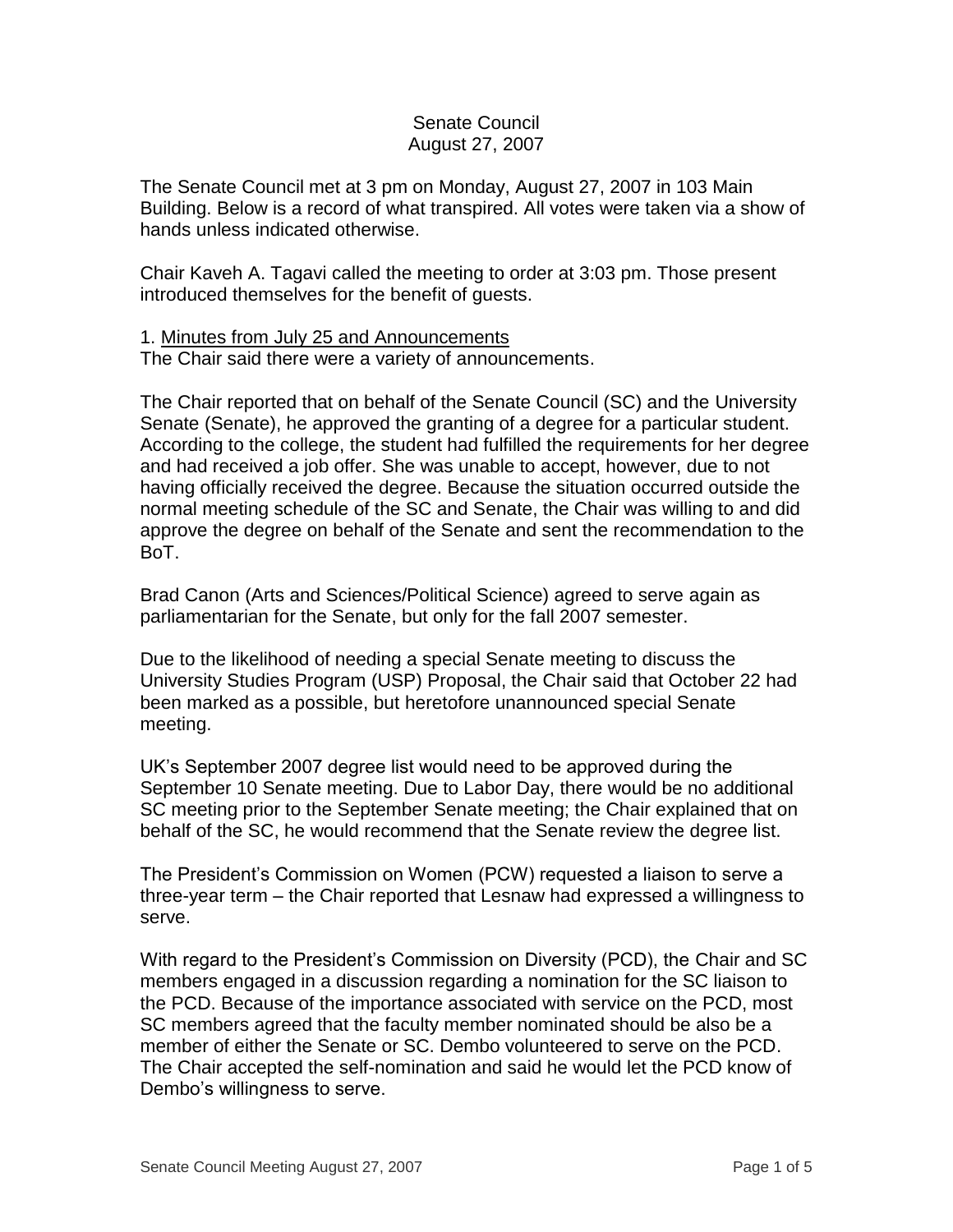Finkel asked about the "recommendation and rationale" language (for a possible change to membership of the University Joint Committee on Honorary Degrees) at the bottom of page one of the July 27 minutes. The Chair replied that he had a rationale and proposal that he had shared with the Office of the Provost, but that he wished to receive input from the Office of the Provost prior to placing it on a SC agenda. It would be given, though, to SC in the near future.

There being no changes to the minutes from July 27, they were approved as distributed.

## 2. Next Steps for USP Proposal

The Chair asked Associate Provost for Undergraduate Education Phil Kraemer to share the progress of the USP Reform Steering Committee (USPRSC). Guest Kraemer said that the USP Proposal document (Proposal) emailed to SC members earlier in the week was a set of first principles. He acknowledged that there were some deficiencies, and said that he was requesting input by October 1. After input from college deans and faculty councils was received, the proposal would be revised and shared with the university community at large.

Kraemer stated that he wanted a variety of individuals to offer suggestions, particularly those individuals involved in recent general education reform efforts, such as members of the USP External Review, the USP Internal Review, and the General Education Reform and Assessment Committees. He stated the Proposal would be widely circulated across campus and hoped the Senate could be involved in a dedicated two-hour discussion, from which comments and feedback would be solicited. After modifications from the discussion were incorporated into the Proposal, it could return to the Senate for a final vote in either November or December.

There was a discussion regarding the proper order of next steps to take with the Proposal and the following aspects were mentioned:

- The importance of fora for groups in addition to the faculty, such as advisors, students, etc.;
- The need for input into the principles prior to major expansion of the Proposal;
- Having enough details to engage in an in-depth discussion;
- Whether faculty at large should be invited to the Senate meeting, or if a separate forum would offer a better opportunity for additional discussion;
- Some aspects, such as details about foreign language, being somewhat vague;
- The need to accommodate written comments and suggestions, not just oral input received during the fora and special Senate meeting; and
- The appropriate calendar timing of Senate meetings and fora for the best  $\bullet$ possible discussions and interactions.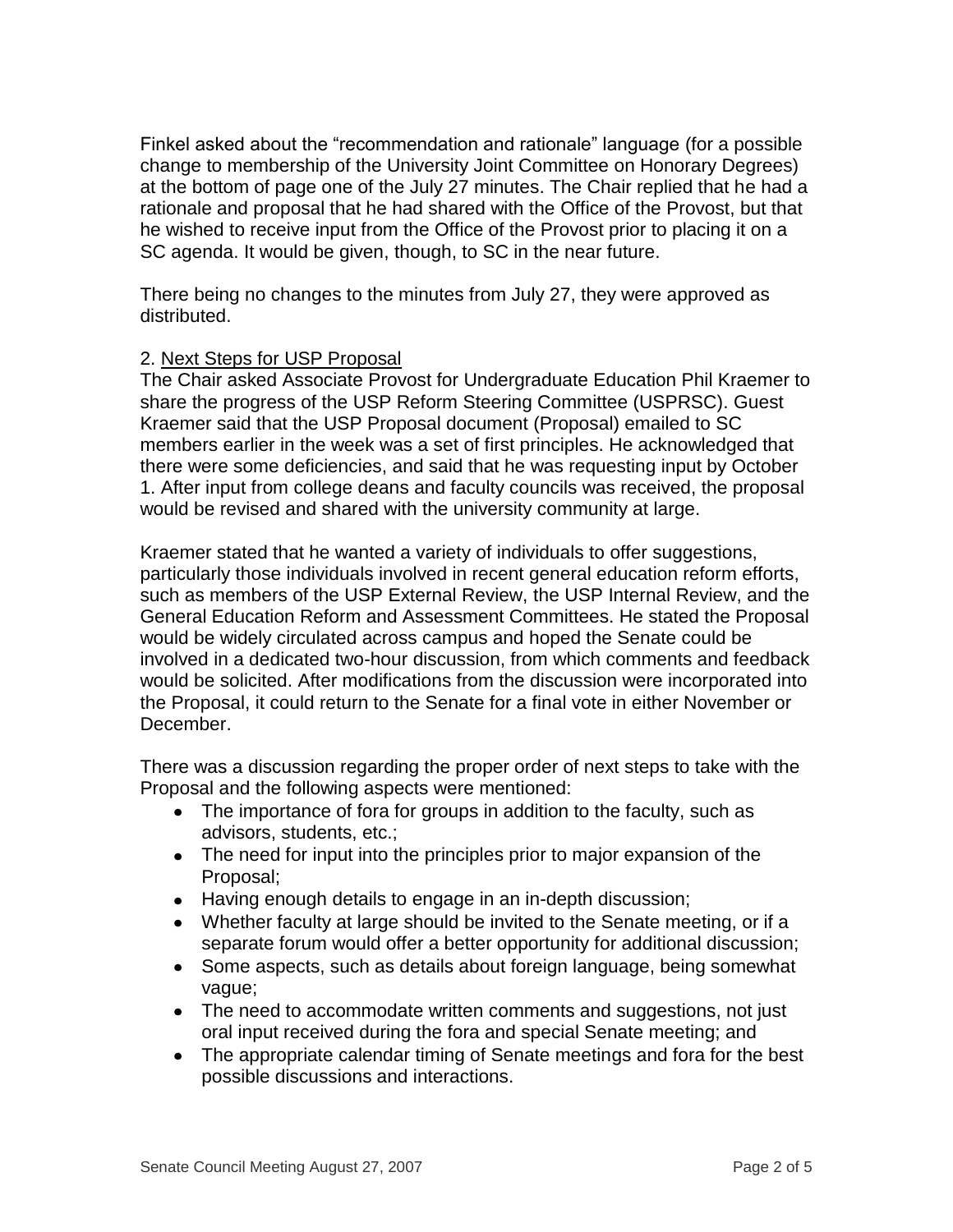There was extensive discussion regarding the scheduling of input sessions. Along with Kraemer, the SC developed a tentative timeline, which could allow sufficient time for input from all constituencies; incorporation of revisions received; and a timely progress towards final review.

After input was received from deans and college faculty councils, the document would be shared with the university community as a whole in early October. From that time through a possible special Senate meeting on October 22, additional input would be received, which would be ready for review at the November Senate meeting. A second reading, during which a final vote could be taken to approve or disapprove the Proposal, could take place during the December Senate meeting.

The Chair suggested that additional tweaking of the calendar of review could take place over the listserv. Kraemer reiterated that he and other USPRSC members would be responsive to concerns and wanted a lot of feedback to help them revise the Proposal. He added that USPRSC members would attend the Senate meeting when it was discussed.

The Chair thanked Kraemer for attending, after which Kraemer left the meeting.

SC members agreed to the Chair's suggestion that the agenda be rearranged to accommodate the remaining guest.

#### 5. UK Branding – UK PR Executive Director Jay Blanton

The Chair invited Public Relations Executive Director Jay Blanton to share his [presentation](http://www.uky.edu/USC/New/files/20070827/07-08-09%20Launching%20a%20UK%20Brand_TO%20SC.pdf) with SC members. Guest Blanton thanked SC members for the invitation. He then gave a presentation on UK's recent efforts to improve its branding, recognition and enrollment growth.

During the presentation, Blanton answered a variety of questions from SC members and offered to send additional pieces of data that were not on hand.

The Chair asked if there would be a button for the Libraries on the main page. Blanton replied that the screen shots displayed in the presentation did not show the Libraries button, but that was due to using an older iteration of the new design. Although it had been left off in an earlier iteration, it would be present when the new home page debuted.

#### 3. KCTCS June 2007 Candidates for Credentials

There was some discussion regarding the June 2007 Candidates for Credentials. Mrs. Brothers noted that she sent the list to the faculty chair at KCTCS so that any problems could be rectified there, internally.

Finkel **moved** to approve the KCTCS June 2007 Candidates for Credentials. Piascik **seconded**. A **vote** was taken and the motion **passed** unanimously.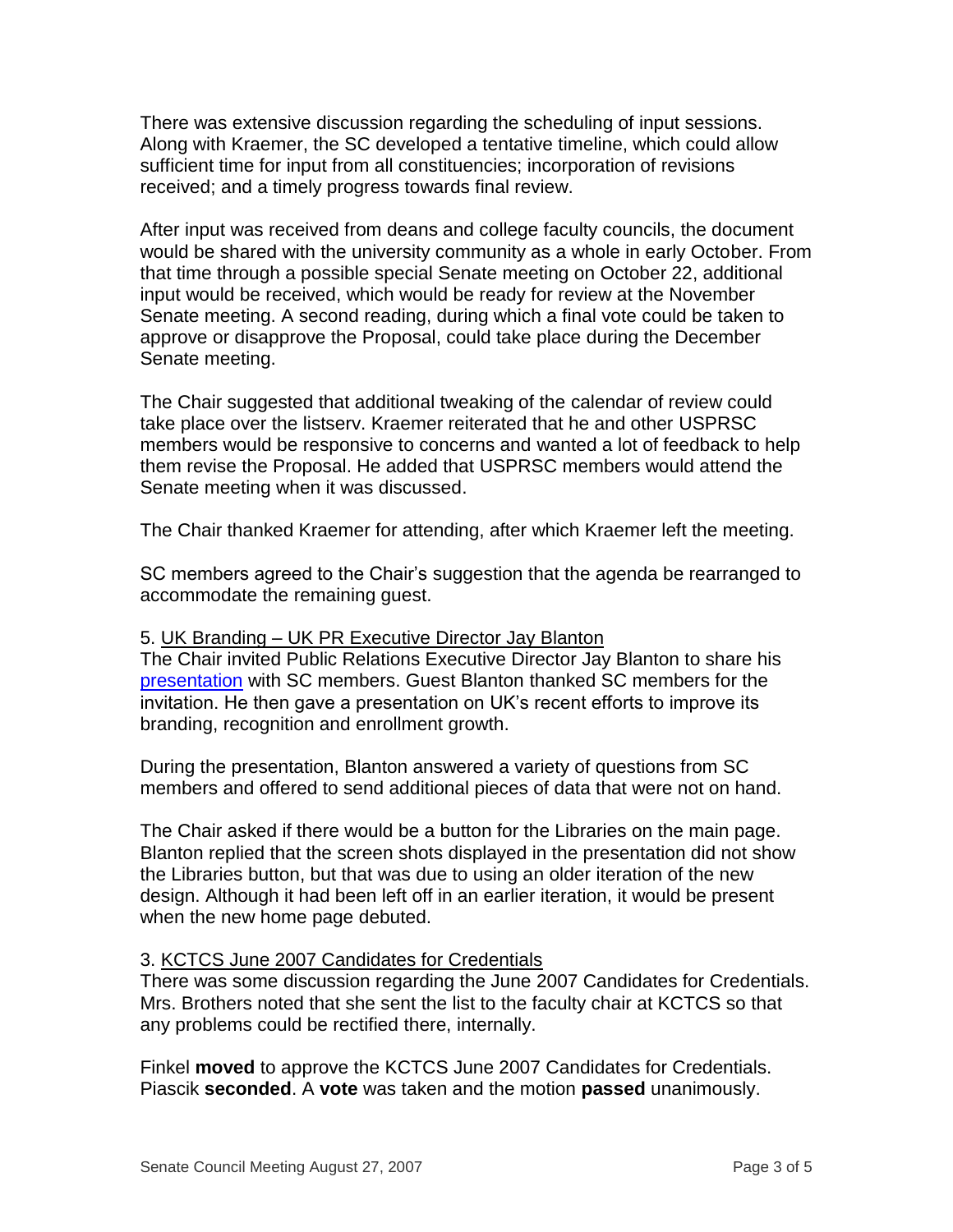# 4. [Naming of Reinstatement Committee](http://www.uky.edu/USC/New/files/20070827/ReinstatementCmte.pdf)

The Chair asked for SC members to volunteer to serve on the Reinstatement Committee. During a brief discussion, Piascik, Randall and Lord (student member) volunteered; Randall agreed to serve again as chair. It was agreed that Tagavi would serve as an alternate if either of the two faculty members could not attend.

Yanarella **moved** to approve the composition and chair position of the Senate's Reinstatement Committee. Aken **seconded**. A **vote** was taken and the motion **passed** unanimously.

## 6. Senate Committee Preferences

The Chair asked SC members to turn to the committee preference sheets for Senate committee membership. The Chair also suggested that current committee chairs, if they were so willing, be asked to continue in their positions.

SC members engaged in a discussion regarding the Senate's committee structure. Concern was expressed regarding the lack of regular meetings by some committees and the reason(s) behind it. Dembo noted that while some committees' functions were clear, other committees' purposes were not so well described. Those committees could greatly benefit from direction by the SC and SC Chair. Michael supported Dembo's statement; with the exception of the Senate's Rules and Elections Committee, which was intended to be proactive, other committees needed to be given tasks appropriate to their charges.

Provost's Liaison Greissman noted that Provost Subbaswamy suggested the subcommittees of the University Committee on Academic Planning and Priorities (UCAPP) think about how to work differently and more closely align the subcommittees with specific units to get faculty input in a more effective way. Greissman wondered if it would be a good idea to look into changing the Senate's committee structure to one of joint Senate- and Provost-appointed advisory committees.

In response to a question from Michael, Mrs. Brothers said that an ad hoc Committee on Senate Committee Structure had been created previously and was made up of the chairs of the Senate's committees. Requests for information, however, had gone mostly unanswered.

After additional discussion, Wood **moved** that the proposed 2007 – 2008 committee compositions be accepted (with the addition of Aken and Randall to the Senate's Library Committee) and that the Senate Council set up a new ad hoc committee on Senate committee structure to review the Senate's committee structure. Lesnaw **seconded**. A **vote** was taken and the motion **passed** unanimously.